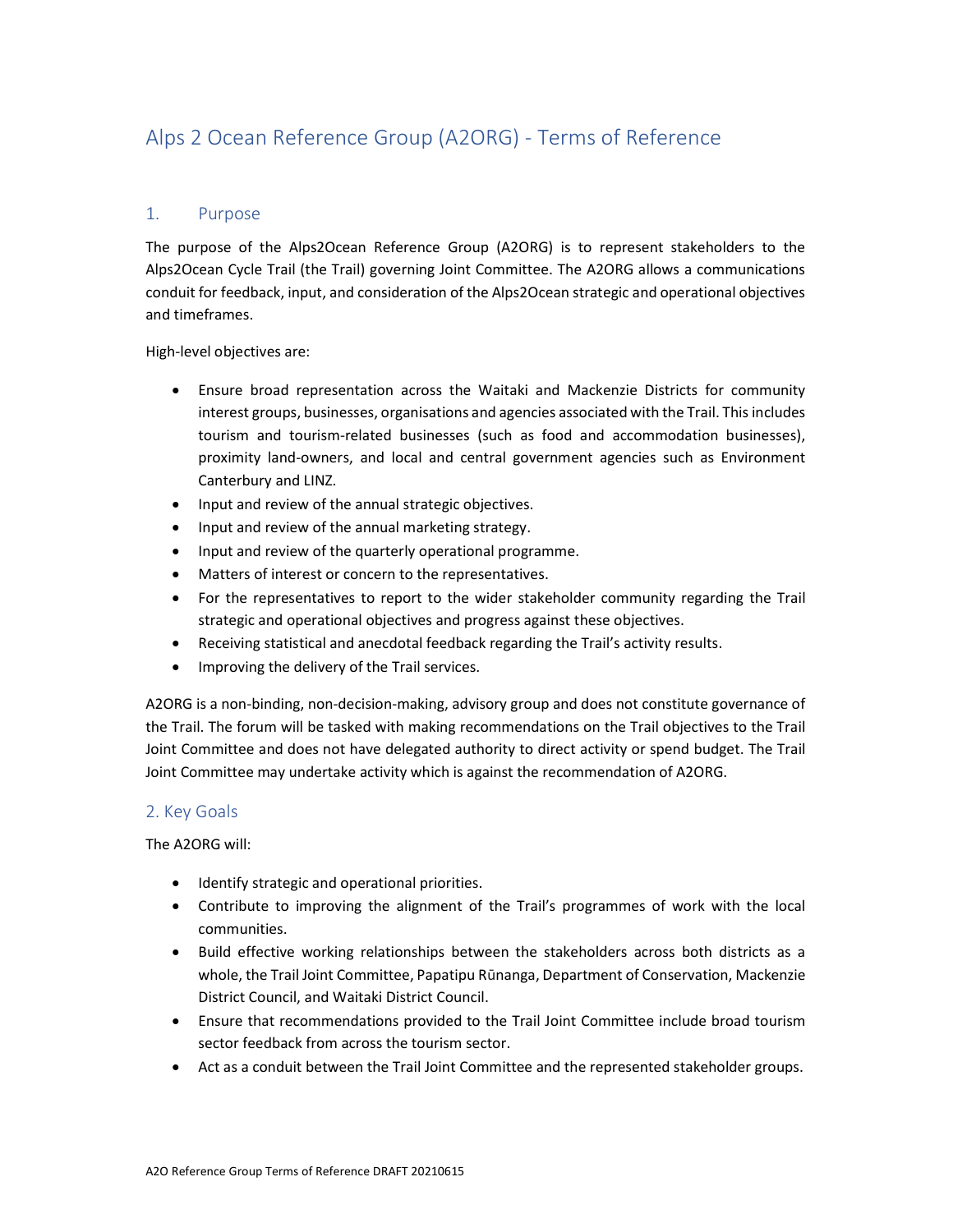# 3. Operating Principles

A2ORG will observe the following principles in all its meetings:

- Consider the interests of the stakeholder groups represented by all A2ORG members.
- Work in a collaborative and co-operative manner using best endeavours to reach solutions that take account of the interests of all sectors of the community.
- Members represent the interests of their stakeholder group and will not use the A2ORG to pursue specific individual benefit.
- Any conflicts of interest will be declared.
- A2ORG members and any stakeholders or Council employees invited to contribute will provide information based on empirical evidence, established best practice or experience where possible. Where an option is anecdotal or not supported by evidence this must be made explicit.
- In considering strategic development matters, members will be mindful of both Councils and Department of Conservation strategic documents and directions that have been developed in consultation with the community.

# 4. Member Selection Process

The A2ORG is initiated and managed by the Trail Joint Committee. The Trail Joint Committee will invite representatives (according to the process described in Appendix A) nominated from:

- Tourism operators and tourism-related businesses
- Proximity landowners
- Other key stakeholders as determined by the Trail Joint Committee to ensure fair and broad representation across both the Mackenzie and Waitaki districts.

# 5. Membership

Membership of the A2ORG will be decided and agreed upon by the Trail Joint Committee. The membership will consist of a minimum of six (6) members as follows (additional members may be invited at the discretion of the Trail Joint Committee). Nomination of numbers of members will be invited as follows:

- Local tourism industry representatives (across both districts) (4)
- Proximity landowners (2)
- Other stakeholders nominated by the Trail Joint Committee (as needed)

Non-member A2ORG participants:

- Mackenzie District Council representative(s), Elected Member, CEO or delegate
- Waitaki District Council representative(s), Elected Member, CEO or delegate
- Ngā Rūnanga Arowhenua, Moeraki, and Waihao
- Department of Conservation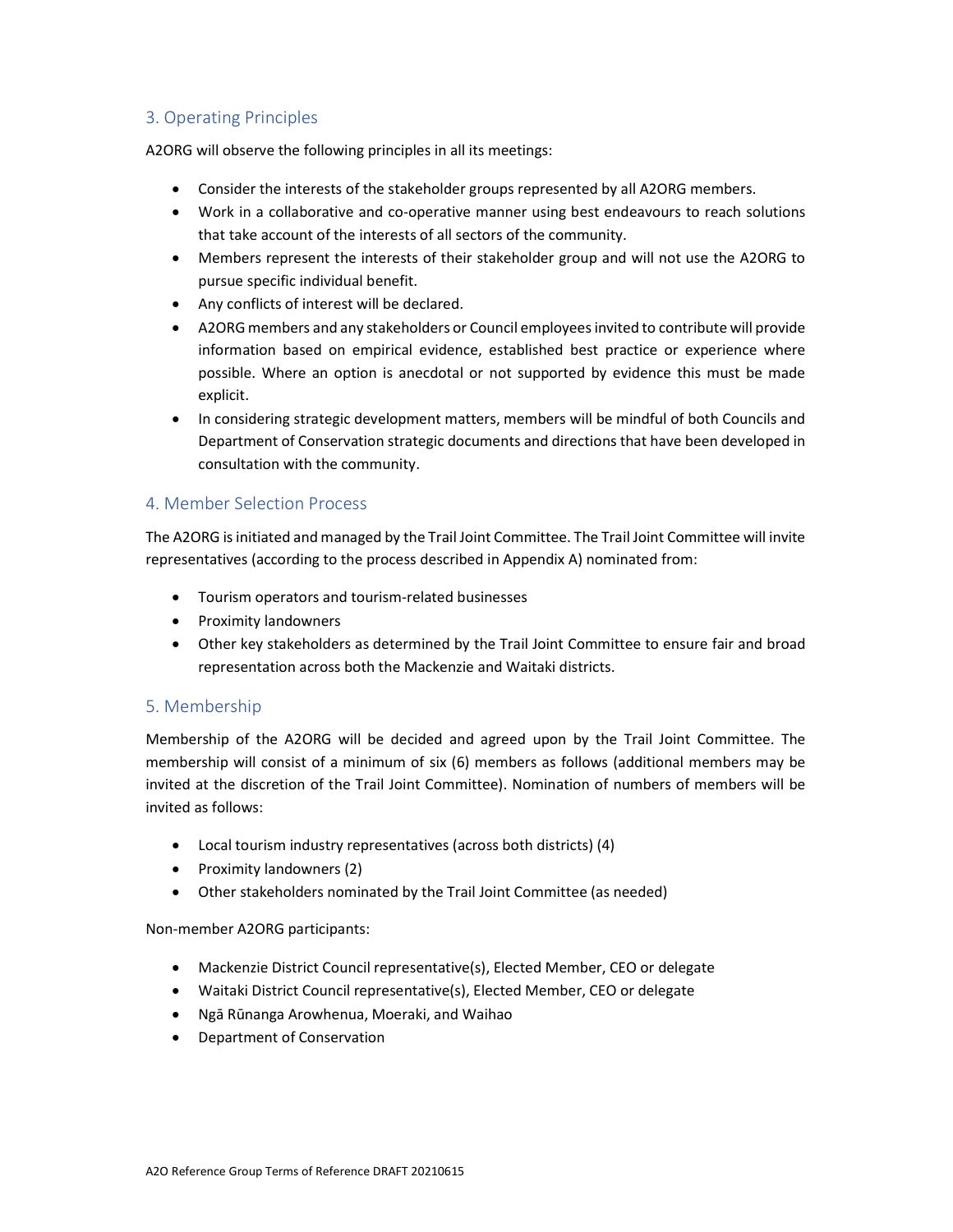# 6. Role Descriptions

The role of members, chair, deputy chair, and lead officers are outlined in Appendix B of this document.

# 7. Meetings

The Advisory Forum will aim to meet at least 4 times per year.

- Scheduled meetings may be a mix of open meetings, closed workshops, wider tourism industry forums and digital meetings. Guest speakers may be invited to attend, at the invitation of the Trail Joint Committee, where they will add value.
- Should conflict occur, the A2ORG Chair will work with the Trail Joint Committee Chair to resolve the conflict. If necessary, mediation can be requested.
- A2ORG meetings will be closed to the media. Minutes will be made available to the public following the meeting.

# 8. Terms of Appointment

- The standard term of appointment will be two years.
- Members can be considered to serve an additional term. The A2ORG Chair must approve extended terms of appointment. The maximum term of service will be two terms.
- The term of appointment will be re-evaluated if a member misses more than three consecutive meetings without apology during any one calendar year.
- If an A2ORG member resigns, a replacement will be sought through the current selection process.
- Members may request a leave of absence of up to three months due to sickness or injury.
- The A2ORG members shall appoint the Chair and Deputy Chair from the membership. The A2ORG members shall reconsider the appointment of the Chair in February of each year.
- To ensure continuity, members terms will be staggered.

### 9. Operation and Other Matters

- The Trail Joint Committee will oversee the administration of the A2ORG.
- The Trail Joint Committee administrator will take meeting minutes and make them available to the Trail Joint Committee and A2ORG members.
- If a situation arises where the A2ORG is not functioning effectively, or there is a disagreement regarding membership eligibility, the Trail Joint Committee Chair will have final approval of the membership and composition of the forum.
- All members are expected to comply with the Code of Conduct as outlined in Appendix C of the document.

### 10. Review

The Terms of Reference will be reviewed every two years at a formal A2ORG meeting. All changes to the Terms of Reference will be subject to the approval of the Trail Joint Committee.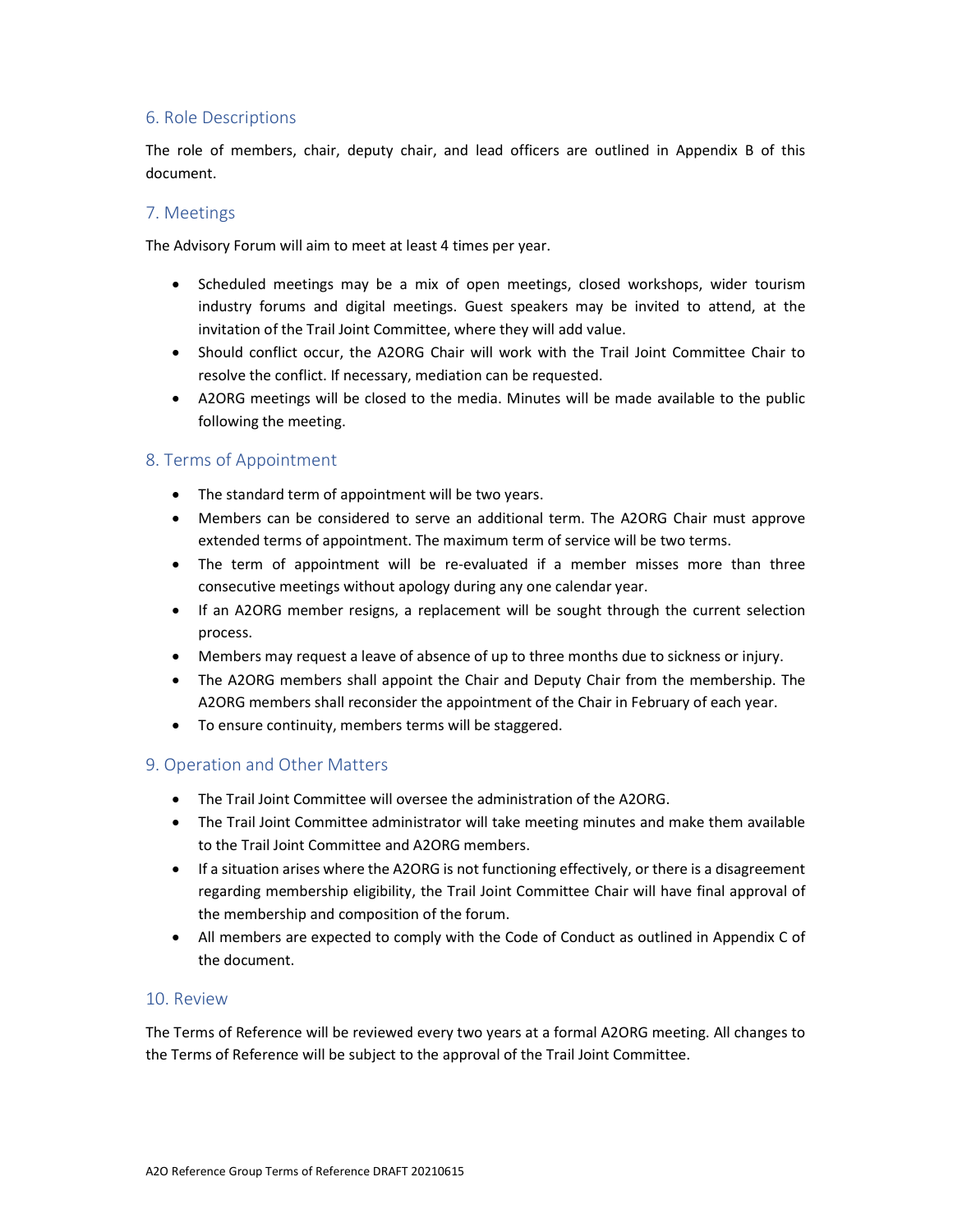# APPENDIX A: Selection process

Recruitment of new members will be managed by the Joint Committee Chair. The Chair will call for nominations using contacts through relevant community networks, Alps2Ocean website and local print and social media. Applications will be reviewed and shortlisted by a selection panel comprised of the Joint Committee and the A2ORG Chair.

The role description for members included in Appendix B and the A2ORG selection criteria as stated in the terms of reference will be used for the selection process. The selection panel will make the final decision about all appointments to the A2ORG.

#### Replacement of Vacancies

The Joint Committee will work to fill any vacancies as they arise.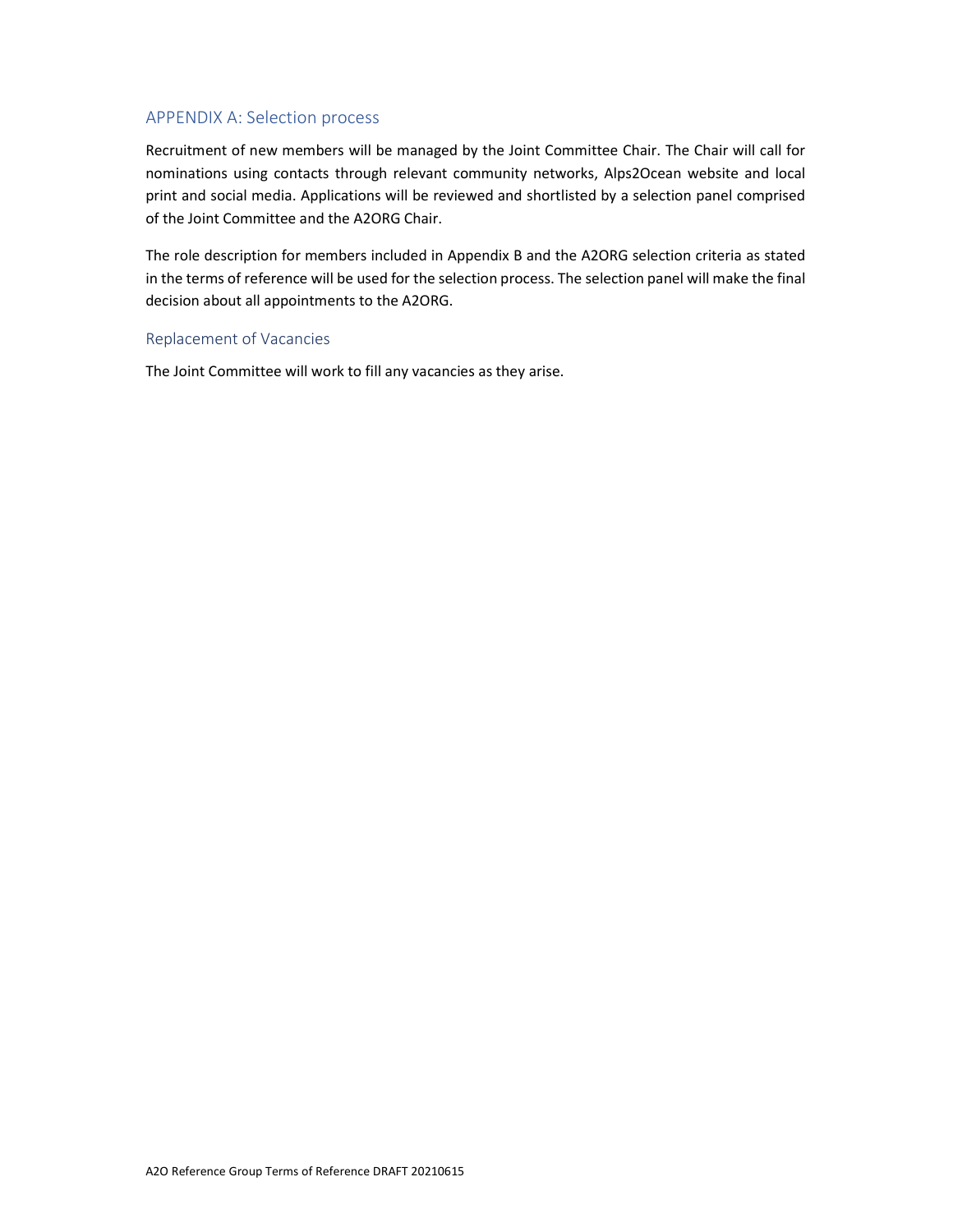# APPENDIX B: Roles and responsibilities

All A2ORG members are to:

- Provide advice to the Joint Committee that is informed by the stakeholders or stakeholder groups they represent.
- Consider issues on their merits to ensure the best advice is provided.
- Be openminded and display a willingness to listen to differing points of view.
- Treat others, including Council and Department of Conservation employees, with respect always.
- Actively engage with members of the wider communities they represent.
- Establish and maintain relationships within their respective communities.
- Comply with the Code of Conduct as outlined in Appendix C.

## Chair

The Chair is to:

- Facilitate A2ORG meetings to enable considered yet efficient decision making
- Encourage open communication from all A2ORG members
- Work with the A2O Trail Manager to compile meeting agendas

### Deputy Chair

The deputy Chair is to:

- Support the chair in their role.
- Act in place of the chair if the chair is unavailable or has a conflict of interest.

### Secretarial duties

The A2O Trail Manager will be assigned to attend forum meetings. Their tasks are to:

- Advise the chair on the strategic agendas.
- Follow up on meeting actions and resolutions.
- Highlight potential issues and risks.
- Take minutes in formal meetings and wider community forums.
- Take notes in closed workshops.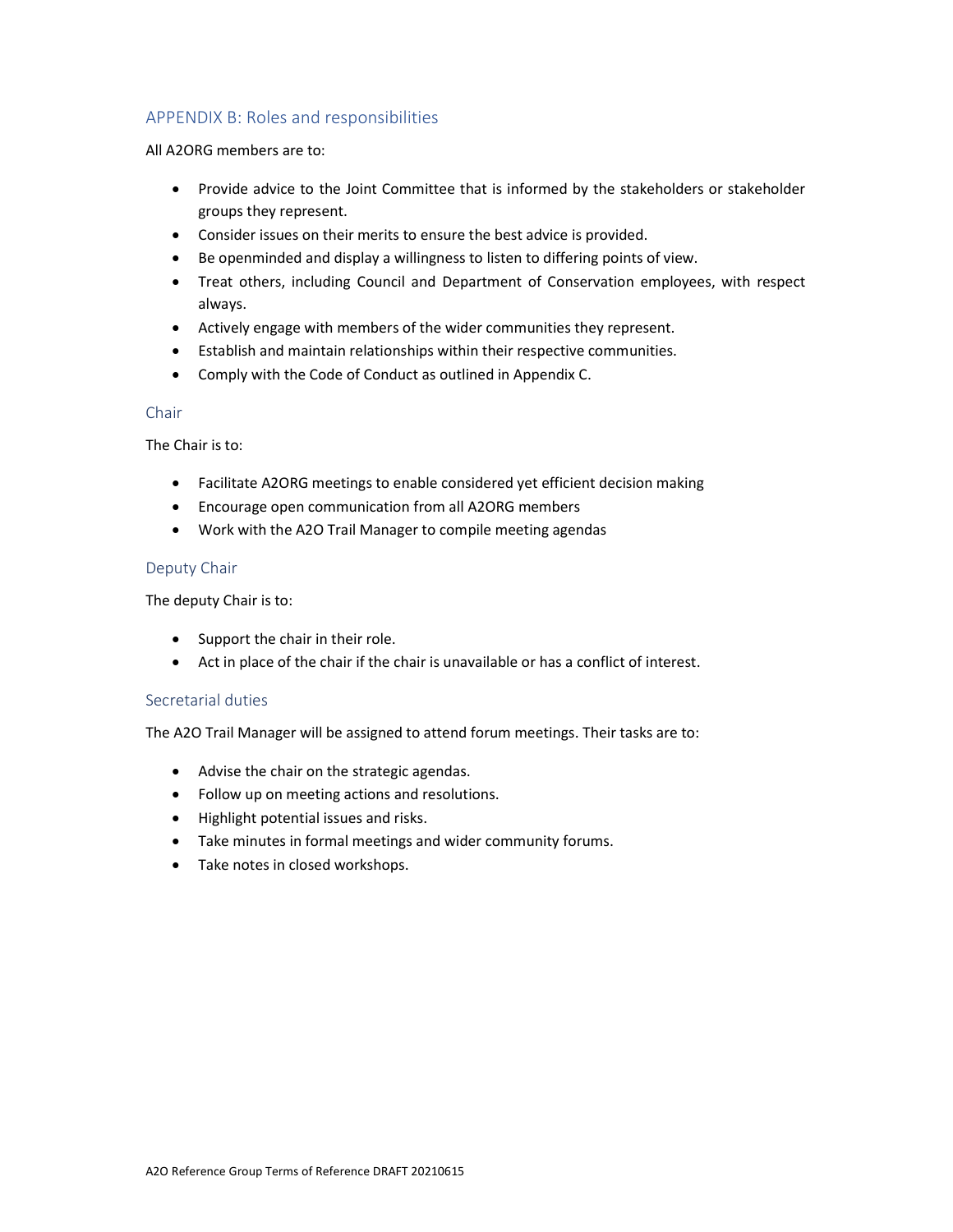# APPENDIX C: Code of Conduct

The objective of the code of conduct is to:

- Support the development of mutual trust and respect amongst A2ORG members and the Joint Committee
- Clarify the standard of behaviour expected from members of the A2ORG

## Relationships

Members are expected to conduct their dealings with each other and the Joint Committee, in ways that:

- Are open, honest and maintain integrity.
- Focus on issues rather than personalities.
- Maintain confidence in the A2ORG.
- Keep focus on issues of the stakeholders represented that directly relate to A2O Trail business.
- Should conflict occur, the Chair and reference group will work together to resolve the conflict. If necessary, mediation can be requested.

### Public comment

All media enquiries will be directed to the Joint Committee Chair. Where appropriate a view may be expressed by the A2ORG with Joint Committee agreement. In these circumstances:

- Only the Chair or Deputy Chair can represent the forum to the media.
- The Chair will work with the Joint Committee in relation to any public comments
- Members must support the official view of the reference group and refer any further enquiries to the Chair.

Members are free to express a personal view in public. When doing so, they should make it clear that:

- They are expressing a personal view (or a view on behalf of the stakeholders or stakeholder group they are representing on the A2ORG).
- Their comments do not represent the views of the A2ORG.
- In addition, public comments should comply with all other expectations as outlined in the A2ORG's Code of Conduct.

### Conflict of interest

A2ORG members are expected to report any conflicts of interest to the Joint Committee as soon as possible. Information that may benefit a private business representative should be made publicly available through the meeting minutes.

### General Conduct

A2ORG members are expected to:

- Act with honesty and integrity at all times.
- Be prepared for meetings and arrive at meetings on time.